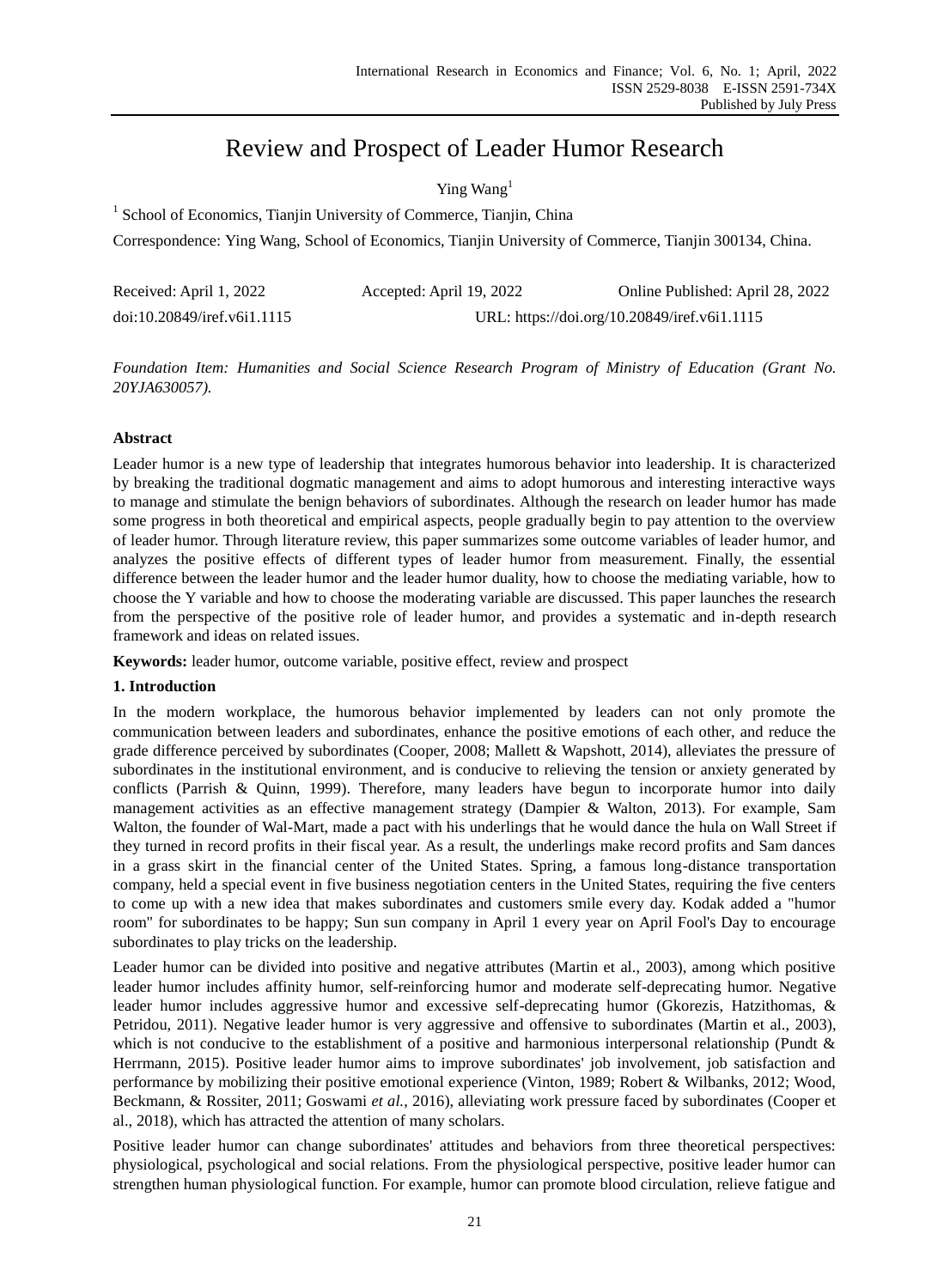pain and enhance the function of immune system by improving the subjective experience of subordinates' positive emotions. From the psychological aspect, positive leader humor can make subordinates feel that the leader has no "arrogance", dare to fully express the difficulties or ideas in the current work with the leader without safety pressure, and meet the emotional and belonging needs of the subordinates in the high-pressure work. At the same time, in terms of social relations, the kind and comfortable humorous behavior of leaders will strengthen the communication between leaders and subordinates, and reduce the power distance between leaders and subordinates.

#### **2. The Classification, Measurement Methods and Analysis of the Result Variables of Leader Humor**

#### *2.1 Classification of Leader Humor*

There are positive and negative leader humor (e.g., self-enhancing humor, affiliative humor). Negative leader humor includes self-deprecating humor and aggressive humor (Martin et al., 2003; Gkorezis et al., 2011). Cooper (2005) first defined positive leader humor as a kind of prosocial behavior in which the leader deliberately shares interesting events to produce positive emotions or positive perceptions among subordinates (Romero & Cruthirds, 2006). Pundt and Herrmann (2015) further pointed out that positive leader humor is both a discontinuous social behavior and an interpersonal communication strategy, the core of which is that the leader intentionally creates interesting verbal or nonverbal activities to make certain subordinates or the whole team laugh and entertain (Pundt and Venz, 2017). Positive leader humor in the workplace includes at least three characteristics: first, positive leader humor is the prosocial behavior of leaders on purpose; Second, positive leader humor can mobilize the positive emotional state of subordinates; Third, positive leader humor has an impact on subordinates' attitudes and behaviors (Butler, 2015; Duncan, 1982; Barbour, 1998).

### *2.2 The Measurement Method of Leader Humor*

As for the measurement of positive leader humor scale, the leader humor scale designed by Avolio et al. (1999), Gkorezis (2016) and Cooper (2018) is the most representative. In order to measure the frequency of leaders' humor use in social communication, Avolio et al. (1999) proposed a scale measuring the frequency of leaders' humor use in a single dimension, whose reliability and validity have been verified by many studies (Vecchio et al., 2009; Gkorezis etc., 2014; Pundt, 2015; Gkorezis etc., 2016; Pundt and Venz, 2017). Cooper (2018) independently developed a humorous leadership scale with three items, representing items such as "how often do your leaders express themselves to you at work", and proved good reliability of the scale through for-profit organizations and non-profit organizations (Cronbach's coefficient was 0.94 and 0.95, respectively). In order to better reflect the self-deprecating humor of leaders, Gkorezis (2016) adapted the 2-item scale developed by Martin and Gayle (1999) and added 2 items, namely "my leader makes fun of his own shortcomings" and "my leader makes fun of his own failures".

### *2.3 A Review of the Partial Outcome Variables of Positive Leader Humor*

### 2.3.1 Positive Emotions

Positive emotion refers to "the emotional state with pleasant feelings generated by internal and external stimuli and events satisfying individual needs" (Guo Xiaoyan & Wang Zhenhong, 2007). Scholars who uphold the emotional event theory believe that the occurrence of positive emotions is an immediate response of individuals to meaningful events and a temporary pleasure (Davidson, 1990; Fredrickson, 2001); However, scholars who uphold the theory of cognitive evaluation believe that positive emotions are the result of mutual recognition and evaluation by both parties in the process of the continuation of meaningful events, which is manifested as pleasure feedback (Lazarus, 1991). Due to the differences in subordinates' personality traits and conscious preferences, the same event may trigger different levels of positive emotional states. High-activated mood refers to the emotional state in which subordinates show more passion, enthusiasm, and excitement. Madrid et al., 2014 low-activated mood refers to the emotional state of subordinates who are comfortable, relaxed and happy (Madrid *et al.*, 2014).

Positive leader humor has a unique function, different from self-deprecating and mocking leader humor. The purpose and function of the implementation is to mobilize the positive emotional state of subordinates and produce positive effects in the workplace (Romero & Pescosolido 2008). Positive leader humor can stimulate the positive emotional state of subordinates from physiological, psychological and social relations at the same time. For example, in terms of physiological function, when positive leader humor makes subordinates "laugh" or "laugh heartily" to the point of tears, subordinates' adrenaline, norepinephrine and hormone secretion will increase rapidly, and at the same time, they will be short of breath and pulse rate will accelerate (Bekinschtein et al., 2011; Bennett et al., 2014). In terms of psychology, positive leader humor can create a relaxed and pleasant organizational atmosphere, making subordinates temporarily forget unpleasant or unhappy things, and generate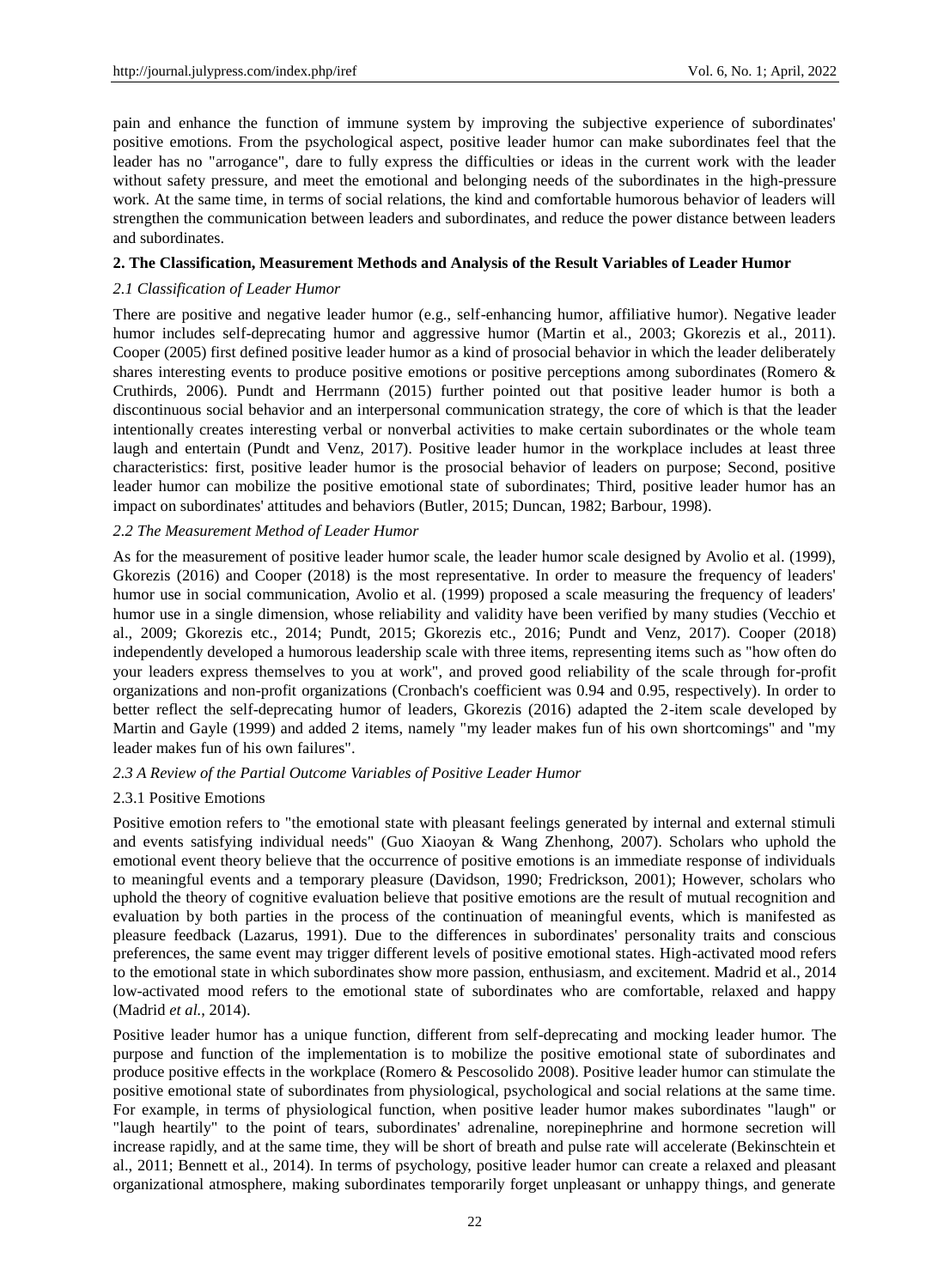instant pleasure, comfort, expectation and illusion in their hearts (Robert & Yan, 2007; Peng Kunxiali & Li Yingwu, 2017). At the same time, in terms of sociology, leaders make their subordinates happy with friendly and comfortable humorous behaviors, which is a manifestation of their willingness to establish positive exchange relations with them (Pundt & Herrmann, 2015).

Therefore, positive leader humor can promote communication between leaders and subordinates, enhance mutual trust, reduce subordinates' sense of hierarchy difference, and stimulate subordinates' positive emotional state.

#### 2.3.2 Job Burnout

The occurrence of job burnout may be caused not only by long-term repetitive or labor-intensive work, but also indirectly by the disagreement with the organization's policies such as salary, promotion, participation and value realization. Freudenberger (1974) first proposed that job burnout is caused by physical and mental exhaustion and emotional exhaustion of individuals under heavy work pressure. Maslach (1976), in his first article on job burnout, proposed that helping professionals would suffer from job burnout under long-term emotional stress. Iauderdale (1982) believed that the increasing gap between the goals set by individuals and their success in daily life would lead to disillusionment of ideals and emptiness, thus leading to individual job burnout. Leiter (1992) believed that job burnout was caused by the crisis of individual self-efficacy. Maslach et al. (2001) further pointed out that the mismatch between individuals and organizations in workload, remuneration, consistency, value and other factors may also cause job burnout. Maslach and Jackson (1981) first proposed a theoretical model of job burnout composed of emotional exhaustion, deindividuation and low sense of accomplishment based on the overview of job burnout by a large number of scholars. Emotional exhaustion refers to the fatigue state caused by overuse of psychological and emotional resources, which is a result of stress response caused by stressors in the workplace. Deindividuation refers to an individual's indifference and neglect of work objects and environment, perfunctory work, and stagnant personal development. Low sense of achievement refers to that individuals lower their evaluation of the value and significance of their work and doubt their own abilities, resulting in reduced enthusiasm and self-efficacy (Maslach et al., 2003).

Ogino and Takigasaki (2004) proposed that emotion is an important factor affecting job burnout. Brouwers and Andre et al. (2000) proposed that self-efficacy has a negative impact on emotional exhaustion, dehumanization has a negative impact, and personal achievement has a positive impact. Michelle (2012) confirmed that subordinates' positive emotions can alleviate emotional exhaustion by affecting individuals' sense of self-efficacy. Self-efficacy refers to an individual's confidence in whether he or she can use his or her own skills to complete a certain work behavior. Self-efficacy can determine an individual's choice of behavior and affect his or her attitude and behavior in the face of challenges (Bandura, 1977). That is, an individual with a strong sense of self-efficacy will be confident in his life and work. When implementing active leader humor, if the subsidiary is in a state of positive emotions, it will be taller to the evaluation of their own, self-efficacy increases, prompting subordinates focus on the positive events of occupational stress, sensible deal with the challenges in work, greatly improve the ability to work on their false feeling of competence, thus reduce the job burnout. In addition, according to the resource conservation theory put forward by Hobfoll (1989), when the resources owned by an individual are threatened or potentially lost, or the resources invested cannot be rewarded with satisfactory resources, the individual is prone to pressure, thus resulting in job burnout. Coping with this kind of stress requires the investment of resources to relieve the pressure caused by the continuous consumption of resources. On the one hand, positive leader humor can overlay and build many personal resources, such as enhancing positive beliefs, life goals, social support, etc., on the other hand, it can improve their sense of self-efficacy, which is an important psychological resource (Luthans, Youssef, & Avolio, 2007). Make them maintain a good psychological state and have an illusion of resources under their control, produce a false high standard, cancel their negative emotional experience, relieve anxiety, and then reduce subordinates' job burnout; On the contrary, if the subordinates' positive emotional state is low, they will not have enough confidence in their own resource conservation, which will increase their job anxiety and pressure, and improve their job burnout.

### **3. The Future Research Prospects of Leading Humor**

At present, the research object of leader humor is relatively single. In the future, more traditional industry samples such as state-owned enterprises, public institutions, party and government organs and high-pressure industries such as entrepreneurial teams and front-line teams can be added as samples. At the same time, the age of the research object is expanded to explore people's subjective acceptance of leader humor in different age groups, so as to realize the theoretical promotion of leader humor in different age groups. In the future, if more research objects are covered and multiple dimensions and variables are considered, the applicability of research results will be greatly improved.